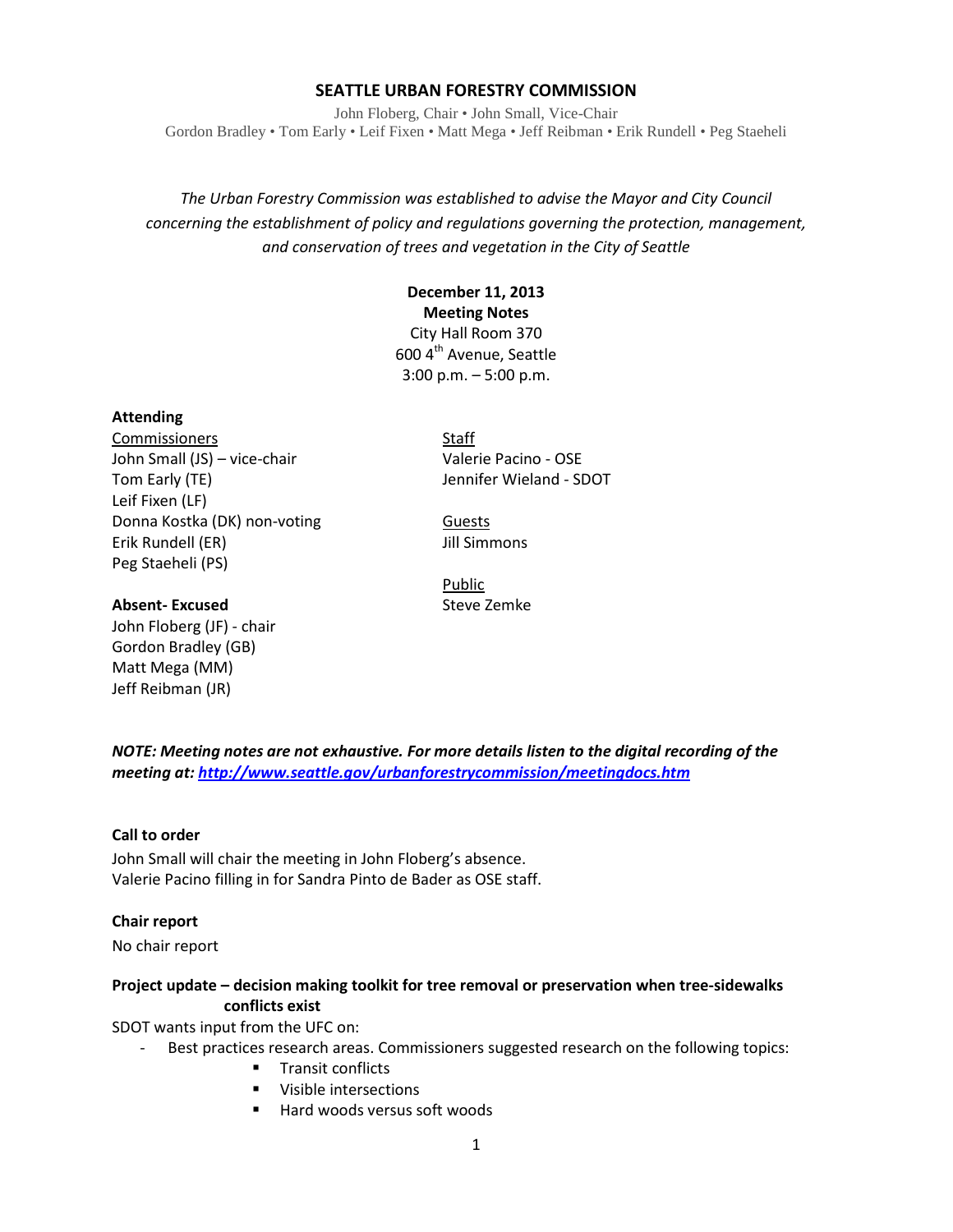- **Which trees to plant in light of climate change**
- Which trees to plant based on what is readily available in local nurseries
- **Root training**
- Cities. Commissioners provided the following feedback:
	- JS suggests identifying cities with similar geometric layout and historical development, rather than more obvious similarities like climate.
	- LF can provide SDOT with contacts in Boston.
	- o Locations for case studies
	- o Other suggestions
		- SDOT should include Seattle Public Schools in its IDT
	- o As commissioners have ideas for other best practices research areas or cities, email Jennifer Wieland.

PS is acting in advisory and quality assurance capacities on SDOT project, so she may need to recuse herself from UFC votes as needed.

SDOT is willing to present to UFC draft best practices research in January or February, draft of toolkit in February or March, and draft operational plan in April or May.

#### **2013 Annual Report – review and discussion**

- Add: under Urban Forest Stewardship Plan section, add a couple sentences about meeting with BIMIP. Peg to provide, though she sent meeting notes to Tracy and Sandra.
- Edit: in DPD Proposed Tree Regulations section, change, "Unfortunately, due to staffing issues, DPD halted work in 2013" to "Unfortunately, due to resource allocation and staff capacity, DPD halted work in 2013."
- Add: Conclusion

#### **2014 Work Plan – review and discussion**

Seattle Urban Forestry Commission 2014 Work Plan - see Track Changes edits in document. **Discussion** 

- In 2014, meeting with Port of Seattle is important, because they have so much land.
- Add canopy to Freight Master Plan? Maintenance needs.
- Link freight and UFC websites.
- Consider what incentives are required to have industrial areas plant more trees.
- LF to get notes on DPD's tree protection ordinance from Brennon.
- Ask DPD to attend January meeting to explain its interpretation of code.
- Consider cool GIS project tree canopy by census block; include as layers economic diversity and cultural diversity.

#### UFC Meeting Schedule 2014

January

- Ask DPD to attend January meeting to explain its interpretation of existing tree code.
- Add to January agenda: develop more robust plan for UFC community outreach and stakeholder engagement (i.e., join in ReLeaf events, SDOT tree-sidewalk conflicts public outreach and education).
- First of two sessions on race and social justice, debrief Race field trip to PSC. *Also possible in February, but this first session should be early in the year.* Consider how UFC does and can affect race and social justice causes in Seattle. Consider who to invite to follow-up meeting: speaker(s) should reflect on how different cultures perceive trees and cities (Asian/Native American possible). Schedule second of two sessions later in the year.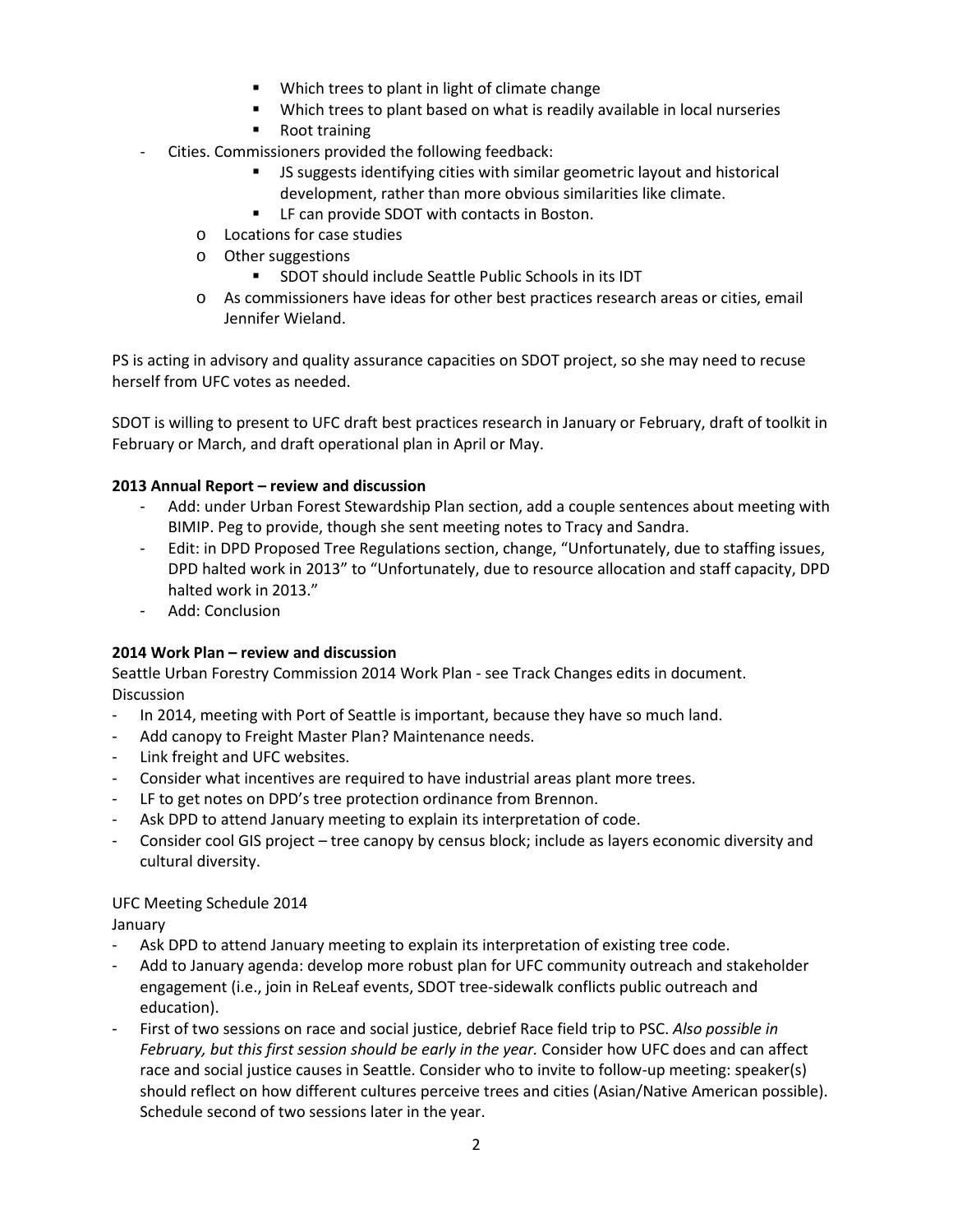- Ask SDOT tree-sidewalks conflict group to present on draft existing and best practices research. *Also possible in February.*

### February

- Plan session on UFC collaboration on Bike Master Plan implementation, bike access routes, greenbelts, and multi-user trails. Invite:
	- o Someone from SDOT BMP Implementation Committee
	- o Cascadia Bicycle Alliance
	- o Bike Advisory Group
	- o Commute Seattle
- Plan field trip to SODO industrial area considering constraints in Ballard (BIMIC); character of industrial area redevelopment; stadium district, including possible new stadium. *Also possible in March.*
- Plan meeting with Port of Seattle.
- Ask SDOT tree-sidewalks conflict group to present on draft toolkit (solutions and approaches to implementation). *Also possible in March.*

#### March

- Ask Jana with ReLeaf to attend, update on budget, staff capacity, outreach plans, etc.
- Ask SDOT tree-sidewalks conflict group to present on draft case studies. *Also possible in April.*

#### April

- Ask SDOT tree-sidewalks conflict group to present on draft operational plan. *Also possible in May.*

#### May

- Ask SPU to attend and report on its tree canopy inventory.

#### July

Plan meeting re: funding requests for next budget: SDOT, Parks, SPU, consider another flight assessment of canopy.

#### August

Plan for writing position paper.

#### September

Plan update on waterfront/sea wall redevelopment project.

#### October

Plan joint meeting.

#### December

Ask SPU to attend and report on its tree canopy inventory.

#### **Public comment**

#### **Steve Zemke:**

- Loss of Conlin forces UFC to reassess roles, allies, political support. Strongly suggest seeing how Mayor-elect can be stronger ally.
- UFC needs clearer lines of influence. Look to Portland as example. UFC and OSE should take the lead as the trees' protectors.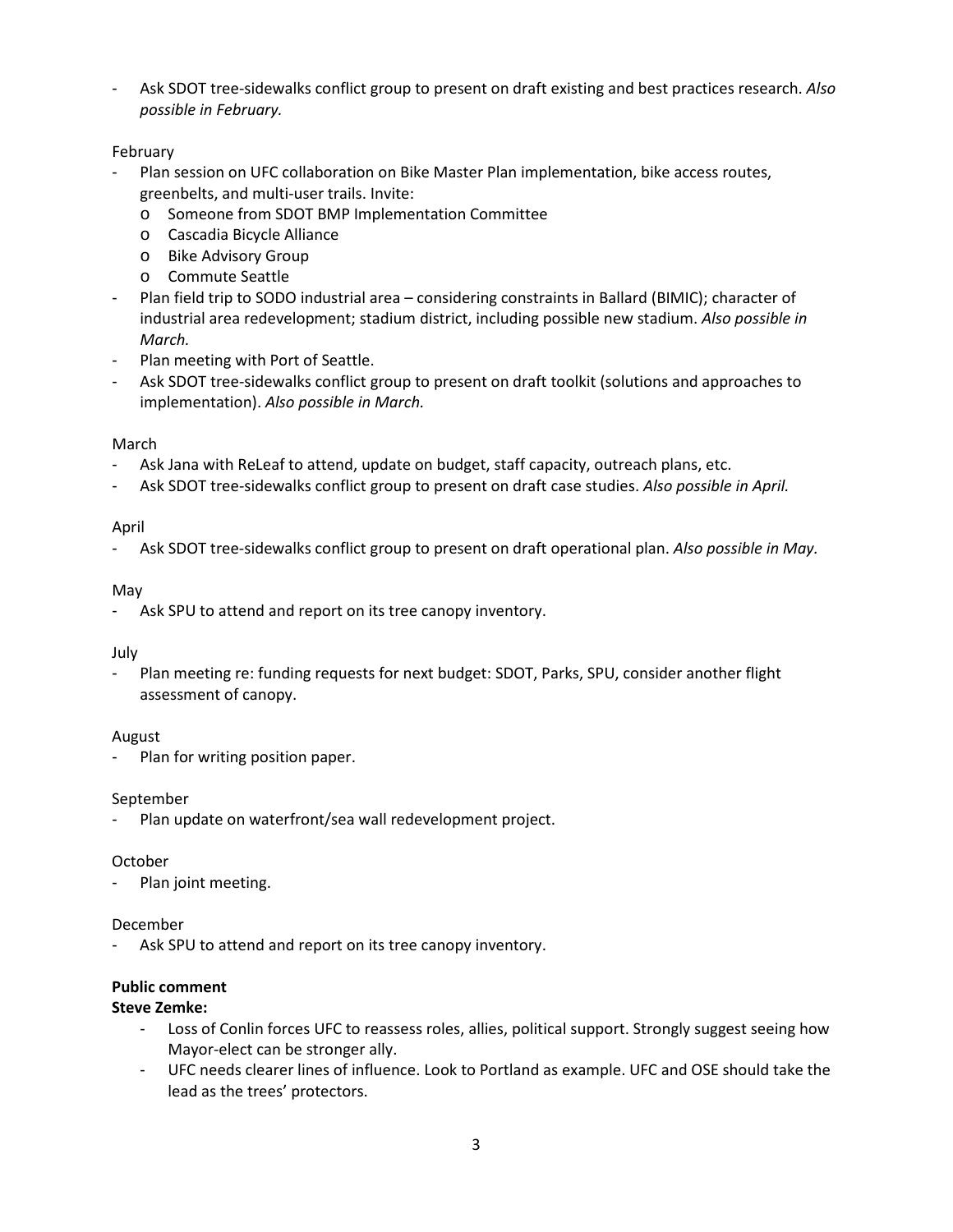There is a large swath of state land, including along the I-5 and I-90 corridors that would benefit from more trees. UFC should advise City Council and the MO on the best way to collaborate with WashDOT on this action.

#### **Next month's agenda items**

#### **Adjourn**

Community input:

From: Howard Langeveld [\[mailto:hlangeveld@comcast.net\]](mailto:hlangeveld@comcast.net) **Sent:** Monday, December 02, 2013 10:21 AM **To:** Pinto\_de\_Bader, Sandra; Graves, David; Acosta, Rachel; Michael Yadrick **Cc:** 'Mark Ostrow'; 'QAGreenways' **Subject:** mountain bikes in natural areas

#### Gentle People

I am a mountain biker and I oppose the use of mountain bikes in the natural areas of Seattle. I am also a forest steward at the SW Queen Anne Greenbelt. Last year I was working on a forest steward trail and I starting hearing a distressed chirping. I looked up and saw the sound was coming from a cute little humming bird. I immediately started looking around and I saw the bird and 6 little beaks coming out of a tiny little nest 4 feet off the ground. I left the site alone until mid-July when the birds were no longer using the nest.

The first mention in literature of Greenbelts is by Moses in the Bible. Later Queen Elizabeth established Greenbelts in and around London in the 1500s. Seattle established Greenbelts in the 1970s. These areas were to remain undisturbed and provide a place for nature to soak up the pollutants in the air in the water and provide a sound damper between urban noises and residential area. They were also established to provide biodiversity and a place for people and native animals rest and be quiet. Resting, safe and quiet areas are necessary for wild animals to raise their young. There are very few places in Seattle where this can be done. Mountain biking in natural areas would remove safety and quiet, it will cause erosion and biodiversity would be more difficult to maintain. Nesting areas and food source areas would be lost For these reasons I oppose mountain bike courses in the natural areas of Seattle

Best Regards

#### Howard Langeveld

**From:** Janine Blaeloch [mailto:blaeloch@gmail.com] **Sent:** Monday, December 09, 2013 10:23 AM **To:** Bagshaw, Sally; Godden, Jean; Rasmussen, Tom; Conlin, Richard **Cc:** McGinn, Mike; Williams, Christopher; Graves, David; Acosta, Rachel; Pinto\_de\_Bader, Sandra **Subject:** Natural Areas merit continued protection

#### Dear Councilmembers:

I am writing as coordinator of Lake City Greenways to express concern regarding the possible introduction of mechanized recreation uses, such as mountain biking, in Seattle's Natural Areas. While we believe that access by bicycle to Seattle's parks is extremely important—and something for which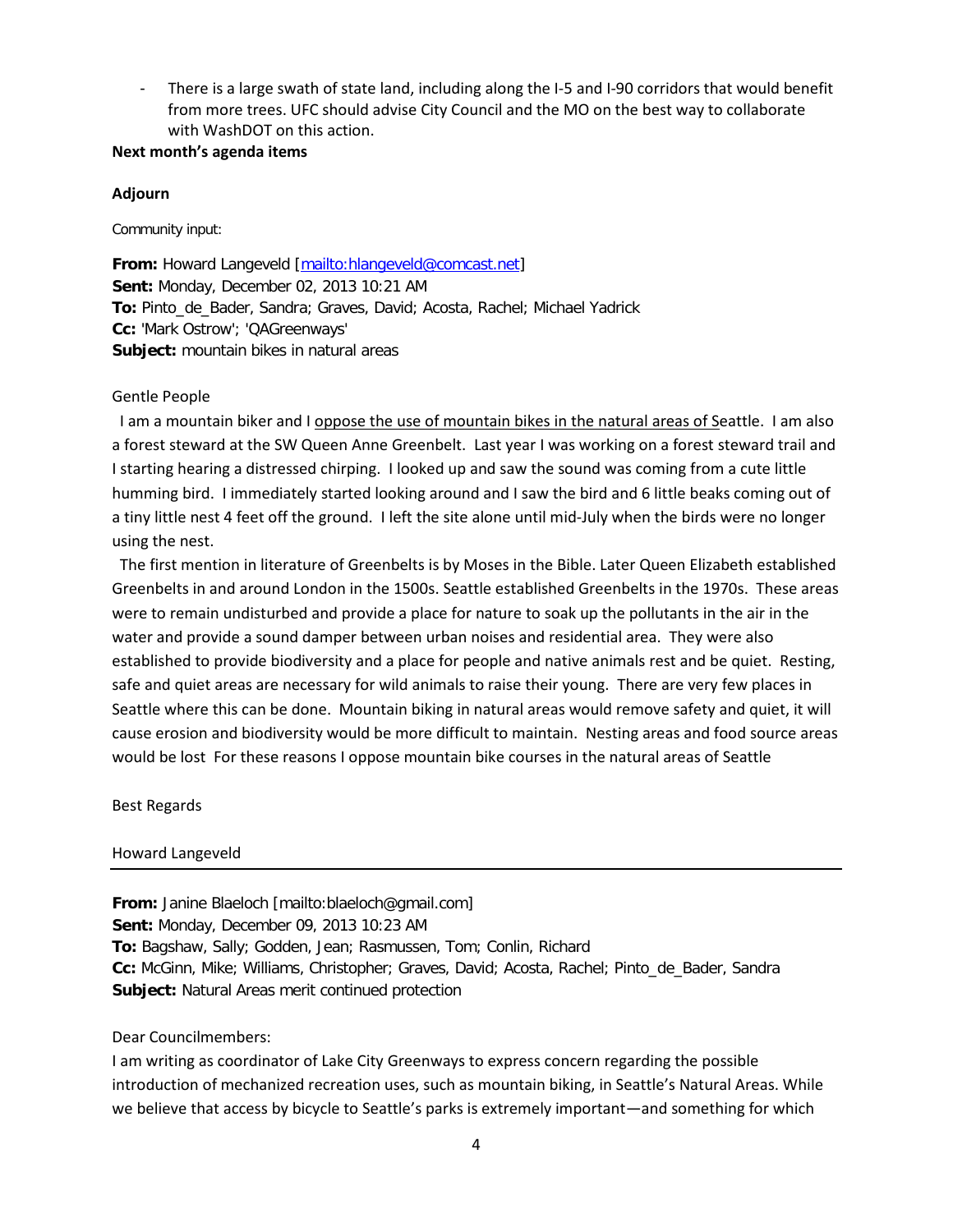Seattle Neighborhood Greenways and Lake City Greenways are actively advocating—this does not translate to access within sensitive areas by mechanized transport for recreation. We understand that at a recent Seattle Parks Board meeting, the Acting Superintendent opined that as park user demands change, park regulations must change in response. In some cases this may be so, but it is also important to remember that the sanctity and intrinsic value of some public spaces must be protected permanently, as a matter of both need and principle. It is not always easy to hold the line on these issues in the face of demand by user groups, but it is worth doing. As Seattle continues to grow and grow, the importance of Natural Areas only becomes greater, both for the survival of wild flora and fauna and for our own sanity.

Introducing mountain bikes into Natural Areas would doubtless require vegetation removal, widening of paths, and features to reduce conflicts between users. The new use would also have long-term impacts on soils and other natural elements. Not every space is appropriate for every use, and these special areas are a prime example.

Again, while we strongly support enhancing bicycle access to parks, and use of bicycles in parks that can accommodate them, we urge you not to change the code with regard to Natural Areas.

Thank you for your consideration.

Janine Blaeloch Lake City Greenways [206-498-6695](tel:206-498-6695)

----

**From:** Brian Ramey [mailto:brianramey@comcast.net] **Sent:** Wednesday, December 18, 2013 10:55 AM **To:** Pinto\_de\_Bader, Sandra **Cc:** Deputy Mayor Donno Kostka; Rundquist, Nolan **Subject:** RE: UFC - FW: More thoughts on SDOT sidewalk/tree conflict study

Sandra,

Thanks for the note.

See and old email exchange below, 2010. This email is just a "touching bases" again to make sure that when people plant their own trees on Public property (without the proper permits) and the new tree is directly over a neighbor's side sewer line, they should sustain some liability for the breakage of that sewer line….. I could not get the city to stop my neighbor from cutting down the old trees and planting new ones over my sewer line.

Nolan is I believe doing his best to avoid this problem. I am very supportive of any measures to add more tree canopy to the city…

See below

**Lake Union Neighbors Brian Ramey** 117 East Louisa Street, #187 Seattle, WA 98102 (206) 271-4744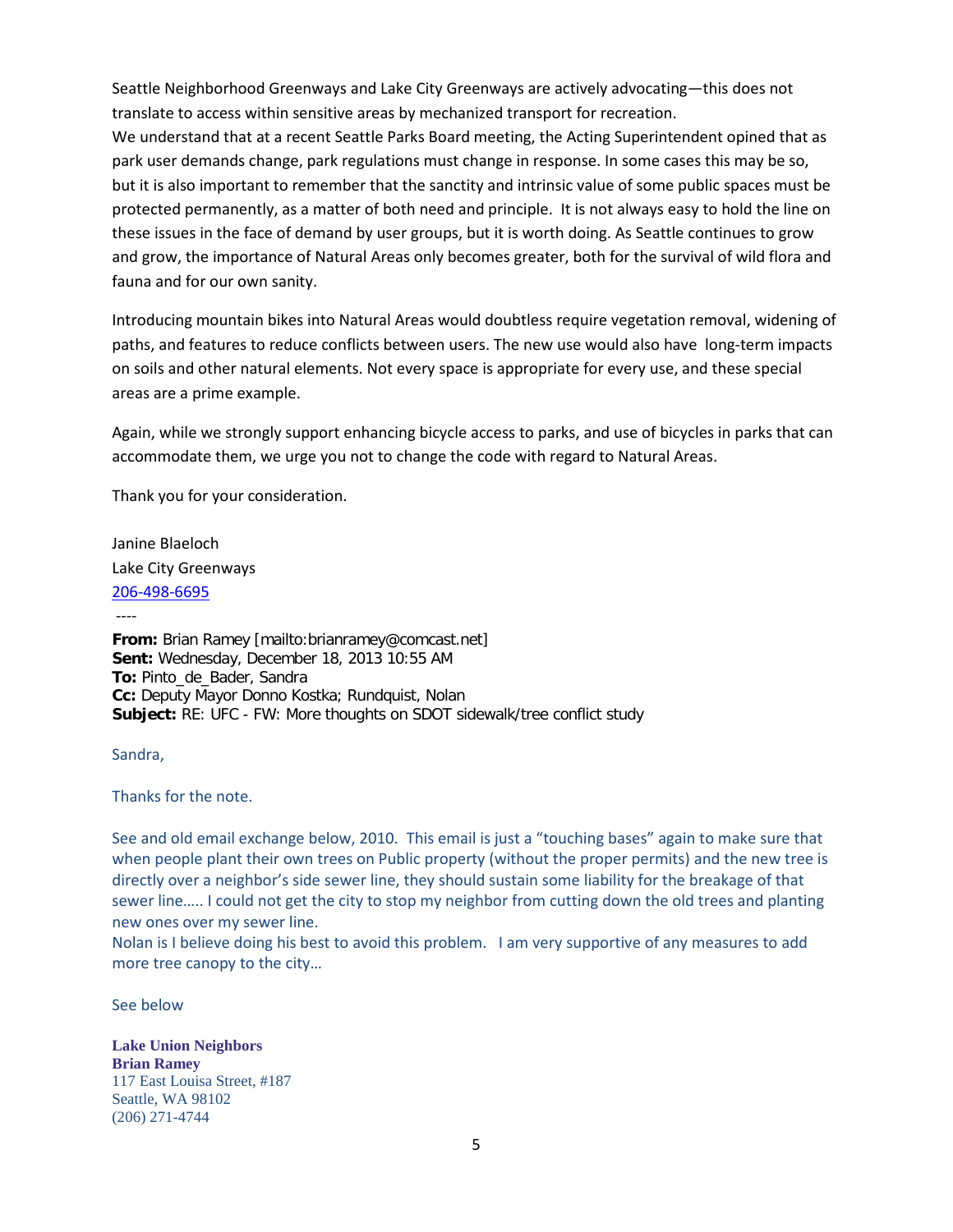"We may see that progress is not the accelerating speed with which we multiply and subdue the Earth, nor the growing number Of things we possess and cling to. It is a way along which to search for truth, To find serenity and love and reverence for life, To be part of an enduring harmony."

David Ross Brower (1912 – 2000) A Founder of the Sierra Club

**From:** [brianramey@comcast.net](mailto:brianramey@comcast.net) [\[mailto:brianramey@comcast.net\]](mailto:brianramey@comcast.net) **Sent:** Tuesday, July 27, 2010 3:34 PM **To:** Nolan Rundquist **Cc:** Judy Brown **Subject:** Re: Trees for Neighborhoods, a program of the Office of Sustainability and Environment

Nolan,

Thanks,

As stated before, I would appreciate any emphasis you can put on the avoidance of planting the trees over sewer lines. I know that if your office is involved and no unauthorized species are planted the problems will be minimal. However, when rouge tree planters are active, it can cost a home owner \$10,000 to repair the sewer line after a tree root's have destroyed the pipe.

Brian

----- Original Message ----- From: "Nolan Rundquist" [<Nolan.Rundquist@seattle.gov>](mailto:Nolan.Rundquist@seattle.gov) To: [brianramey@comcast.net,](mailto:brianramey@comcast.net) "Judy Brown" [<Judy.Brown@seattle.gov>](mailto:Judy.Brown@seattle.gov) Sent: Tuesday, July 27, 2010 10:17:09 AM Subject: RE: Trees for Neighborhoods, a program of the Office of Sustainability and **Environment** 

#### Hi Brian

When my inspectors go out to mark potential planting sites, they check a map (like the one attached) to determine the general location of underground utilities. When we provide the training class for DON, prior to tree distribution in the fall, we also provide an web address for project leaders to double check side sewer locations for their project.

We probably don't get them all located precisely, but we're trying to give it our best shot. The web site for side sewers is: <http://web1.seattle.gov/dpd/sidesewercardsv2/> NR

# *Nolan Rundquist*

Nolan Rundquist, City Arborist Seattle Department of Transportation

**From:** [brianramey@comcast.net](mailto:brianramey@comcast.net) [\[mailto:brianramey@comcast.net\]](mailto:brianramey@comcast.net) **Sent:** Monday, July 26, 2010 2:16 PM **To:** Brown, Judy **Cc:** Rundquist, Nolan **Subject:** Trees for Neighborhoods, a program of the Office of Sustainability and Environment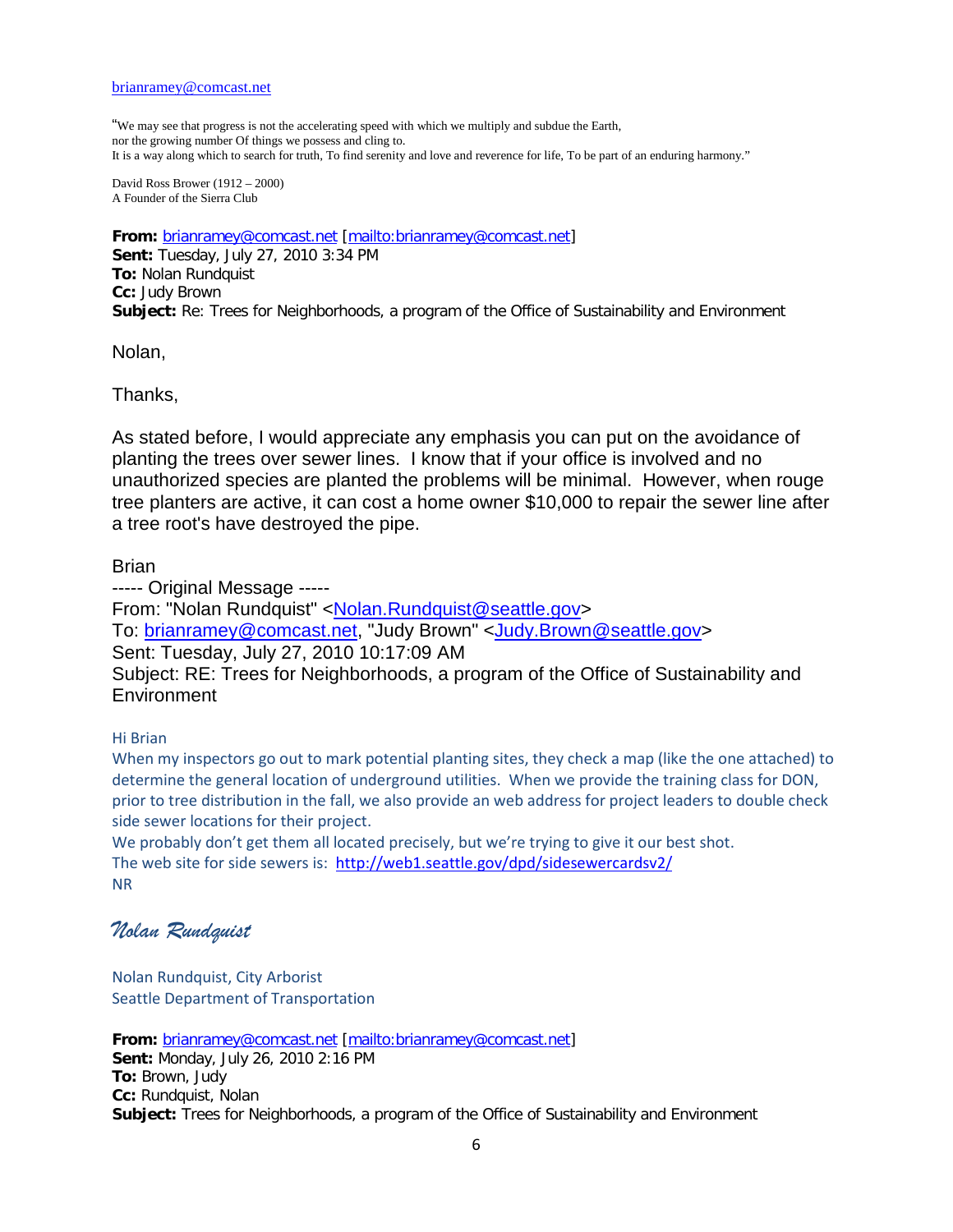Judy,

This is an email in follow up to my telephone call last week.

The trees for Neighborhoods program is a great idea and one I fully support.

My concern as I expressed to you last week is that the guidelines and instructions to citizens about where to plant the trees needs to account for the location of sewer lines. Some trees are thirsty for the products of sewer lines on private and public property and it would be wise to caution people about avoiding planting over these lines.

My neighbor cut down the existing street trees that Arthur Lee Jacobson said were unique and valuable and replanted with crabapple trees. She did this over my sewer line. I am now waiting for the required \$5000 or up billing to her when my sewer line is broken and the roots of these trees invade it.

Would you let me know what will be done to educate people about the problem of planting trees directly over a sewer line?

Thank you,

## Brian Ramey

**From:** M [mailto:m.etaoinshrdlu@gmail.com] **Sent:** Wednesday, December 18, 2013 12:39 PM **To:** Acosta, Rachel; Pinto\_de\_Bader, Sandra; Graves, David **Subject:** Developing mountain bike tails in Seattle parks natural areas (Re: FW:)

Dear Ms. Acosta, Pindo de Bader, and Mr. Graves

This is regarding development of natural areas and green space in Seattle.

Undeveloped green space as natural areas and wildlife habitat should be the top priorities for what little such space remains. This priority consequently provides for the maximum opportunity for tranquility, little of which exists in our urban environments.

I.

The mountain bike (MTB) trails proposal for Cheasty Greenspace [\[beaconbikepark.com/index.html\]](http://beaconbikepark.com/index.html) seemingly takes very nearly the entire green space, but for the unidentified blue patch. Aerial and contour view shows little habitat would remain undisturbed by (or not in view of) MTB activity. Apparently every pedestrian trail would be viewing a MTB trail.[1]

II.

Further, city parks and green space patrons should primarily be neighbors--visitors arriving on their own power--closely followed by city residents, who are the ones paying, after all. So if most MTB users would arrive by motor vehicle (or transit), then particular location is not particularly relevant.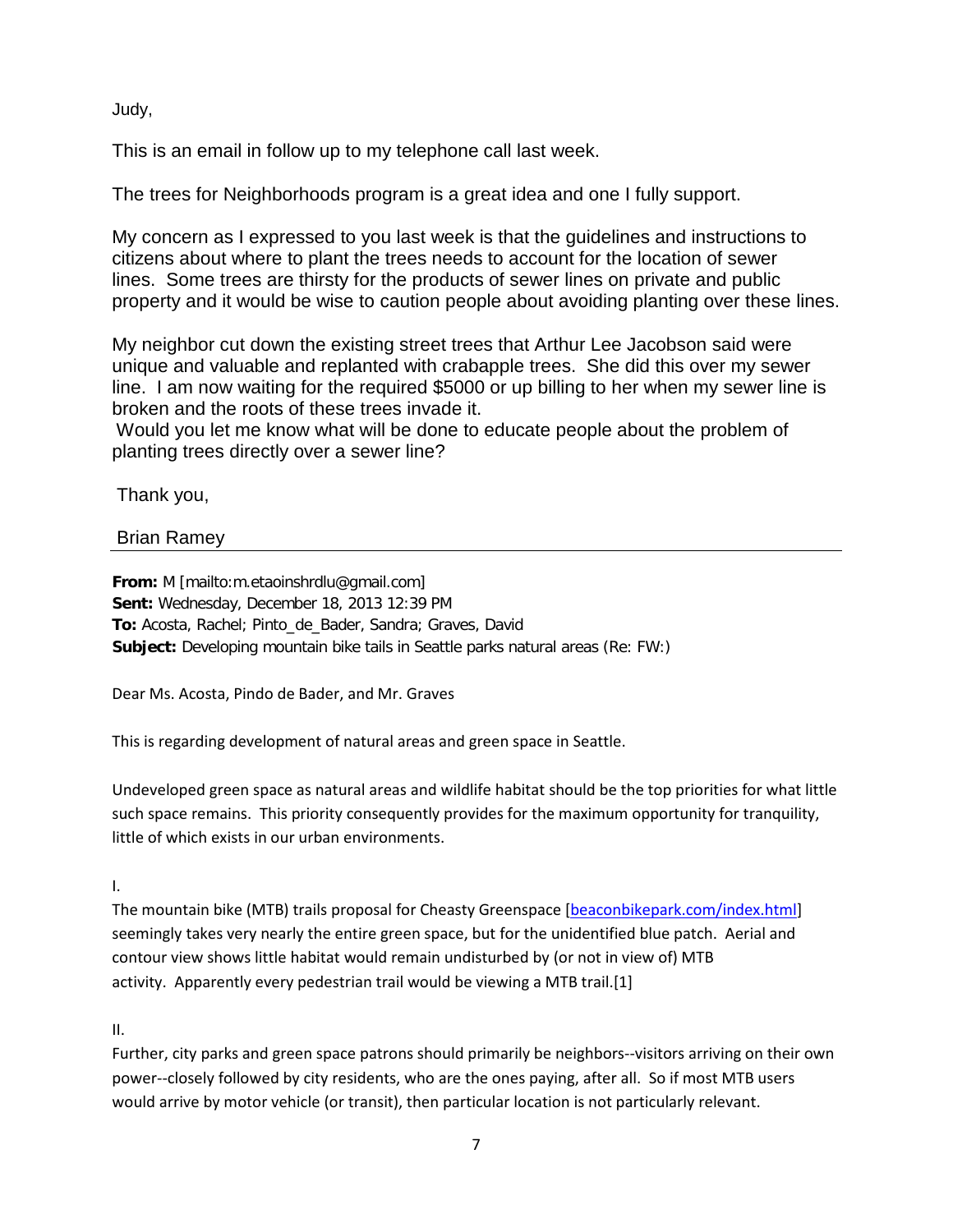II.A.

For MTB trails courses,

--> what might the availability be of relatively vacant land in developed or such as formerly industrial areas?

After all, MTB trails courses do not necessarily need to be located in wildlife habitat.

III.

I strongly urge that all daylighted streams and undeveloped Environmentally Critical areas be exempted from development.

# IV.

Undesirable activities can be significantly reduced by judicious application of good design. Development is very much not the only solution.

# V.

---> What is the city Parks and Recreation Department policy on development of green spaces or natural areas?

As you know, Parks policy significantly limits any development.[2] Further, "Natural areas are characterized as being largely undeveloped landscapes, thickly vegetated with native plant communities, and used primarily for passive recreation. Natural areas are considered to have **limited or minimal human disturbance** and provide habitat for plants, mammals, reptiles, birds, insects, amphibians".[3]

Designated habitat may further limit trails. Have a look at the habitat areas at Sand Point Park, as well as along Thornton Creek and its (minimal remaining) headwaters of seasonal wetland(s) still extant.

# V.A.

MTB trails courses in natural areas are quite not "Restoration and protection of environmental quality [...] Reinforcement of natural systems".[3]

Further, MTB trails courses (and closely related BMX) are explicitly athletic activities. Consequently, their trails courses are athletic facilities. Consequently, development of such facilities would necessarily allow development of other athletic facilities in natural areas and green spaces. I found no provision in "Best Management Practices, Natural Areas" for athletic facilities in natural areas.[3] I would very much appreciate further information.

# VI.

Acquisition of green space and natural areas was sold to the voters on the premise that these lands would be preserved for their explicit purposes[3]. Rather than taking allocated green space or natural areas, facilities development should necessarily be provided in parks, or on lands acquired for parks facilities development.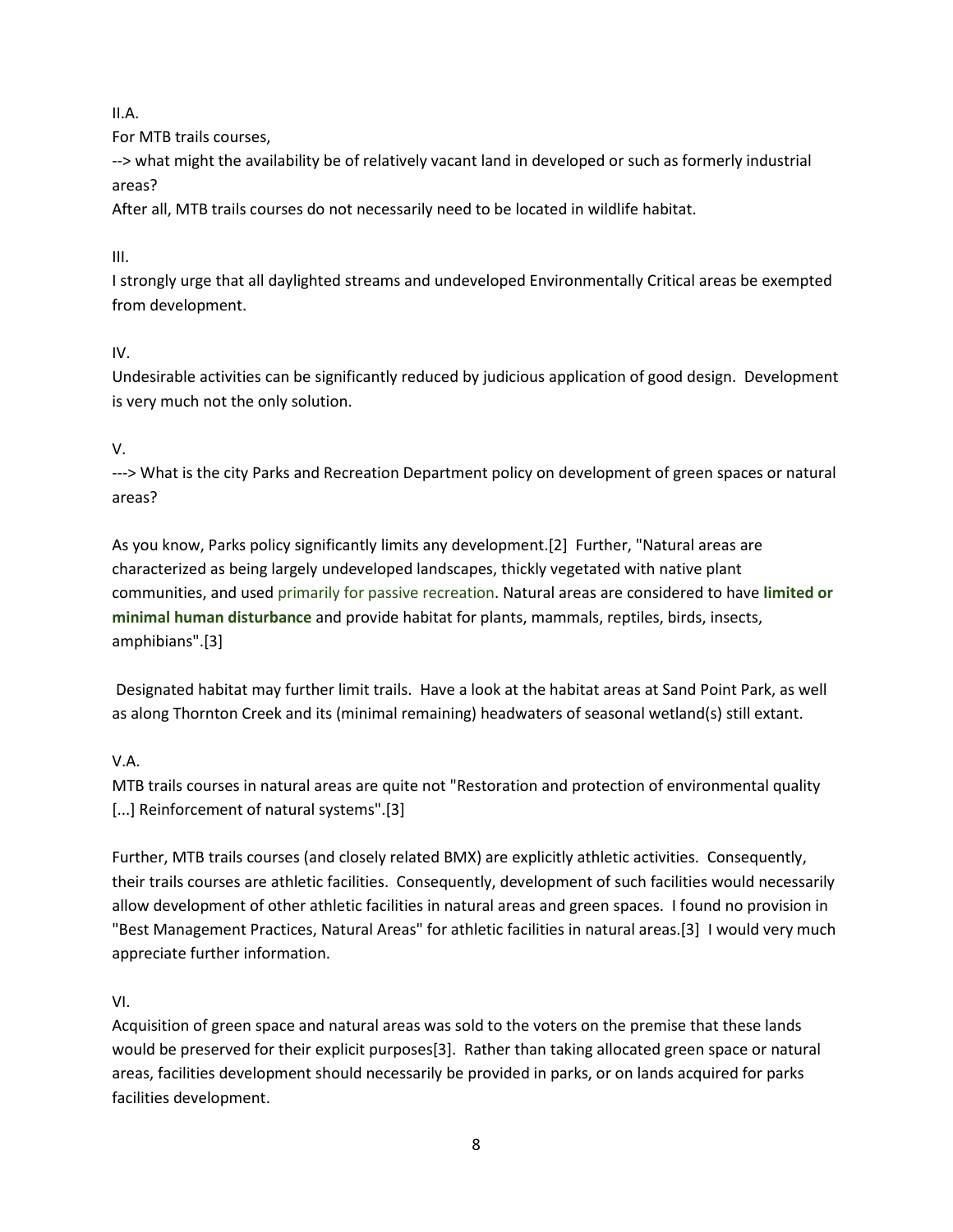By the Parks Department's own stated policies, excluding from green spaces and natural areas the active use that is MTB trails courses should be a slam dunk.

I would appreciate further information on Parks policy about this issue and the City's Greenspaces Policy (1993).

Thank you for your consideration.

**Sincerely** Malcolm Taran

 $1^{\wedge}$ 

 $\overline{\phantom{a}}$ 

map at<http://beaconbikepark.com/index.html> and [https://maps.google.com/maps?q=Cheasty+Greenspace&hl=en&ll=47.561817,-](https://maps.google.com/maps?q=Cheasty+Greenspace&hl=en&ll=47.561817,-122.296672&spn=0.023631,0.028024&sll=47.613028,-122.342064&sspn=0.377719,0.44838&t=h&hq=Cheasty+Greenspace&z=15) [122.296672&spn=0.023631,0.028024&sll=47.613028,-](https://maps.google.com/maps?q=Cheasty+Greenspace&hl=en&ll=47.561817,-122.296672&spn=0.023631,0.028024&sll=47.613028,-122.342064&sspn=0.377719,0.44838&t=h&hq=Cheasty+Greenspace&z=15) [122.342064&sspn=0.377719,0.44838&t=h&hq=Cheasty+Greenspace&z=15](https://maps.google.com/maps?q=Cheasty+Greenspace&hl=en&ll=47.561817,-122.296672&spn=0.023631,0.028024&sll=47.613028,-122.342064&sspn=0.377719,0.44838&t=h&hq=Cheasty+Greenspace&z=15)

 $2^{\wedge}$ 

Parks Classification Policy

[Section] 4.7 Natural Area/Greenbelt

for [..] wildlife, habitat[,] and other natural systems support [...]

for low-impact use. Minimal infrastructure [...]

 $[p.8]$ 

[...] established for the protection and stewardship of wildlife, habitat[,] and other natural systems [...] Some natural areas are open for low-impact use. Minimal infrastructure may include access [...] where it will not adversely affect habitat or natural systems functions. Larger natural areas may have small sections developed to serve a community park function.

 $[p.8]$ 

[2009. [seattle.gov/parks/Publications/policy/parks\\_classification\\_policy.pdf\]](http://www.seattle.gov/parks/Publications/policy/parks_classification_policy.pdf)

Tree Policy

To maintain, preserve and enhance the urban forest within parks.To increase the overall tree canopy, tree health and tree longevity within parks and to ensure that parks trees are managed in a manner that is consistent with other departmental and municipal policies.

[\[seattle.gov/parks/Environment/treepolicy.htm\]](http://seattle.gov/parks/Environment/treepolicy.htm)

### [Section] 3.0 Definitions]

[...]

3.6 **Undeveloped landscape** is park property that contains native or volunteer (self-propagated) plants and is not intended for recreational use except along designated trails. Undeveloped landscapes include **any property that was acquired as a "Greenspace" under the City's Greenspaces Policy** (1993). Undeveloped landscapes are usually not as intensively maintained as developed landscapes.  $[p.3]$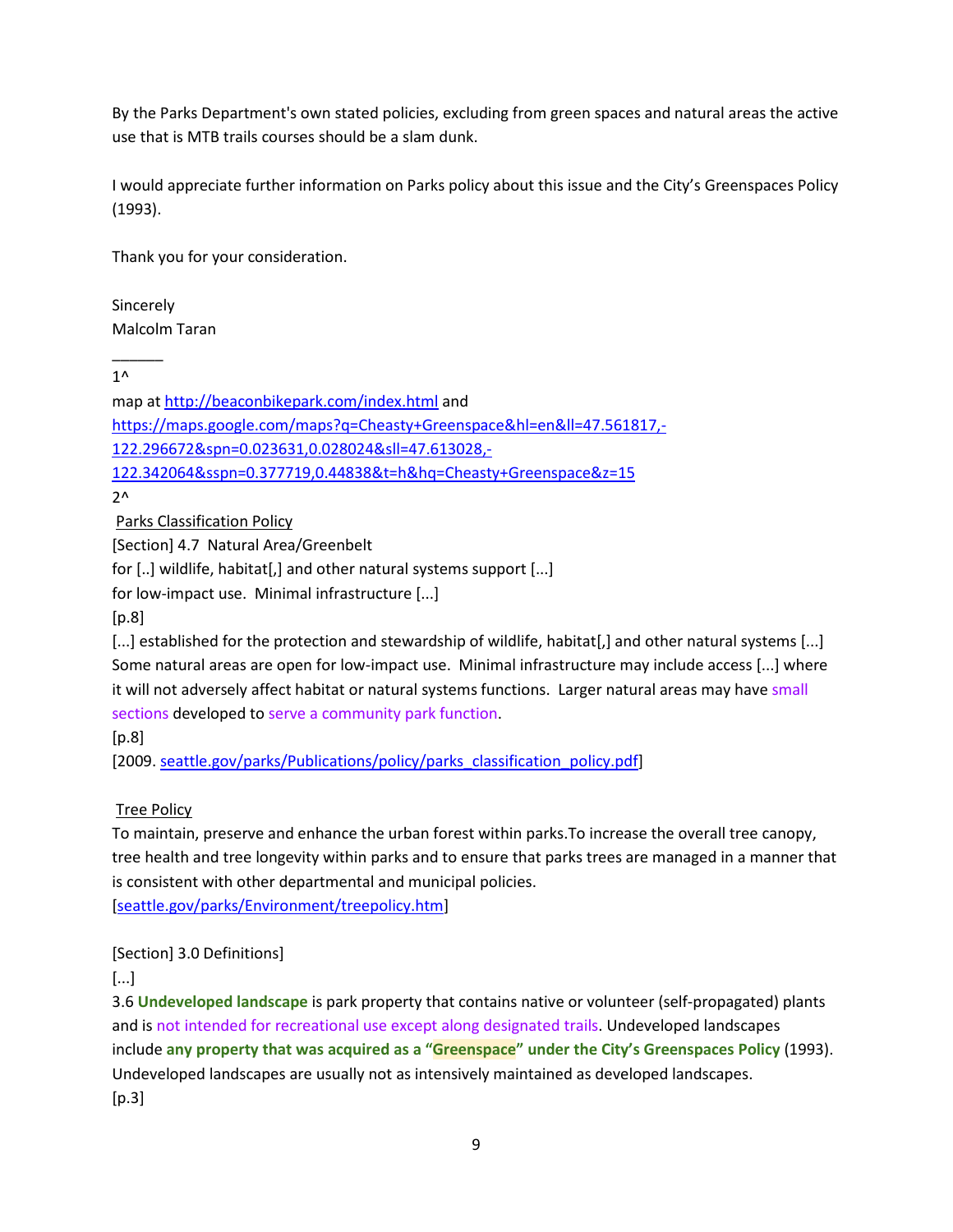$3^{\lambda}$ 

Best Management Practices, **Natural Areas**

5.1 Definition of Resource 5-1

Natural areas are characterized as being largely undeveloped landscapes, thickly vegetated with native plant communities, and used primarily for passive recreation. Natural areas are considered to have limited or minimal human disturbance and provide habitat for plants, mammals, reptiles, birds, insects, amphibians and sometimes fish in an urban setting. In contrast, developed parks have formal landscapes and include active recreation for sports.

5.2 Goal Statement 5-1

Our goal is to develop a sustainable resource that protects, optimizes, enhances, and increases our natural environments. These environments will provide opportunities for observing and enjoying urban wildlife, engaging in environmental education, and participating in restoration activities.

5.4 Policies and Guidelines 5-3 [...] Sustainable Infrastructure Initiative (SII): [...] [...] • Restoration and protection of environmental quality [...] • Reinforcement of natural systems [p.5-4] 5.5 Planning and Design [p.5-5] Planning and development checklist for Natural Areas [p.5-6] 5.8.5 Trails [...] manage a trail system that provides inviting and safe year[-]round access to parks and natural areas for people of all abilities that is aesthetically and functionally integrated into the surrounding landscape, that promotes the protection of our natural resources and is linked to other Departmental and Citywide environmental stewardship opportunities.

[p.5-39] [2005, [seattle.gov/parks/projects/BMP/chapter5.pdf\]](http://seattle.gov/parks/projects/BMP/chapter5.pdf) [end]

**From:** Donna Kostka [mailto:donna4510@comcast.net] **Sent:** Tuesday, December 17, 2013 1:35 PM **To:** Wieland, Jennifer **Cc:** Pinto\_de\_Bader, Sandra **Subject:** More thoughts on SDOT sidewalk/tree conflict study

# **Jennifer – On December 11 at the meeting of the Seattle Urban Forestry Commission, you presented an overview of**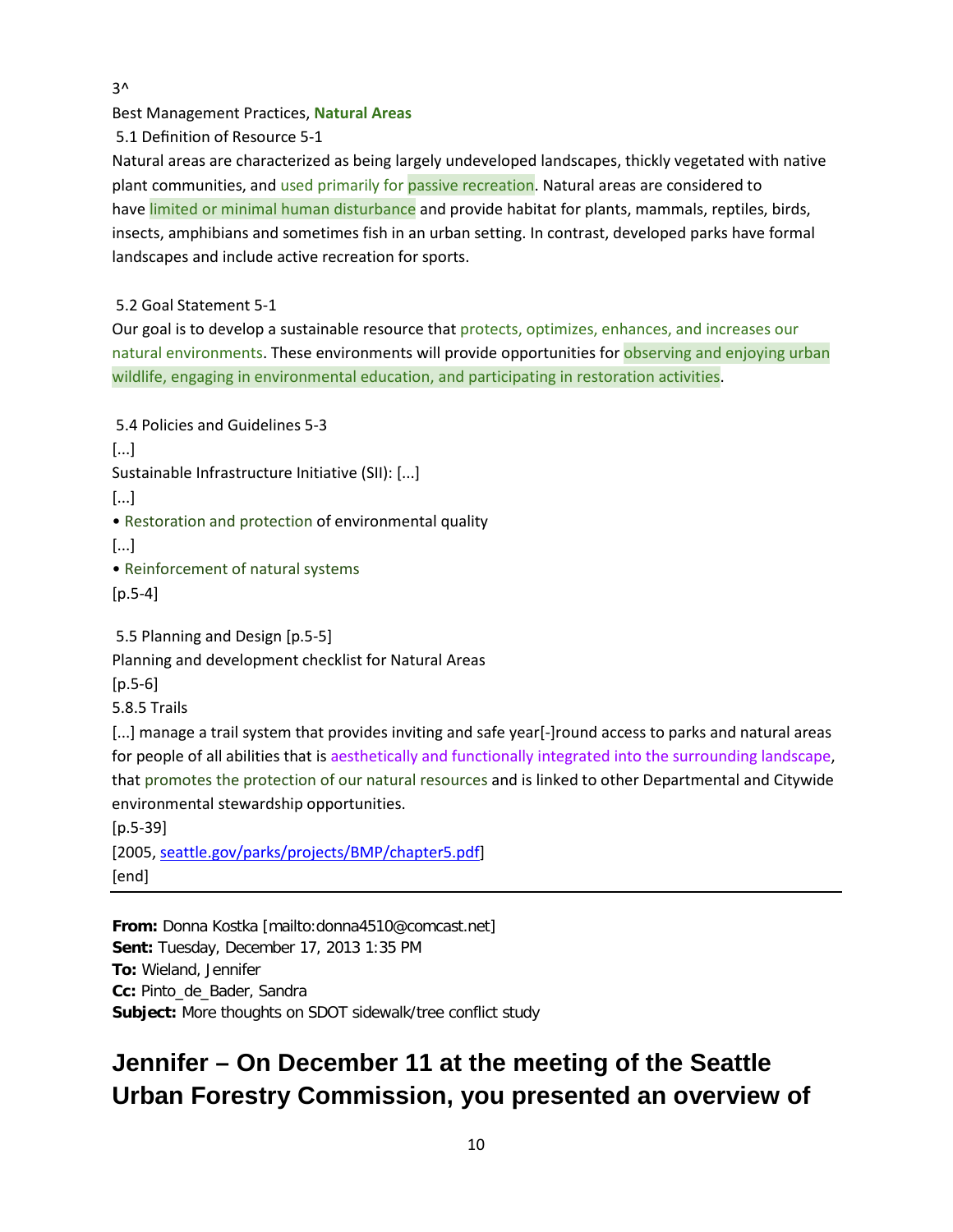**SDOT's sidewalk/tree conflict study and invited comments. Subsequently, I've had further thoughts:**

**I hope SDOT uses this study to educate the public that sidewalks are public domain and as such the public has a responsibility to clear snow/ice during storms and to keep passage fully accessible and clear for pedestrians yearround. The research phase of your project could inquire about enforcement policies on these topics elsewhere. I'd recommend contacting Minneapolis regarding snow/ice removal and Copenhagen and its suburbs in Denmark regarding keeping shrubs pruned.**

**I'm sending this to Sandra for distribution to the remainder of the commission. As a new appointee, I am not yet on general distribution. Thank you for considering these thoughts. Donna**

Donna Kostka

**From:** Dan Keefe [mailto:papadan44@gmail.com] **Sent:** Tuesday, December 24, 2013 10:09 AM **To:** Bagshaw, Sally; Rasmussen, Tom; Godden, Jean; Conlin, Richard; Acosta, Rachel; Pinto\_de\_Bader, Sandra; Graves, David **Cc:** Ruth Williams **Subject:** Natural areas and mountain bikes

Dear city council members, and responsible parks and urban forestry commission personnel:

The purpose of this email is to register my personal support of Thornton Creek Alliance's (TCA) position regarding the potential changing of the City's rules and BMPs establishing the purpose and uses allowed in Seattle's numerous Natural areas to accommodate mountain bike trails and subsequent use. Below are statements from TCA that represents their stance or position on preserving Seattle's natural areas and minimizing mountain bike use which I strongly supports.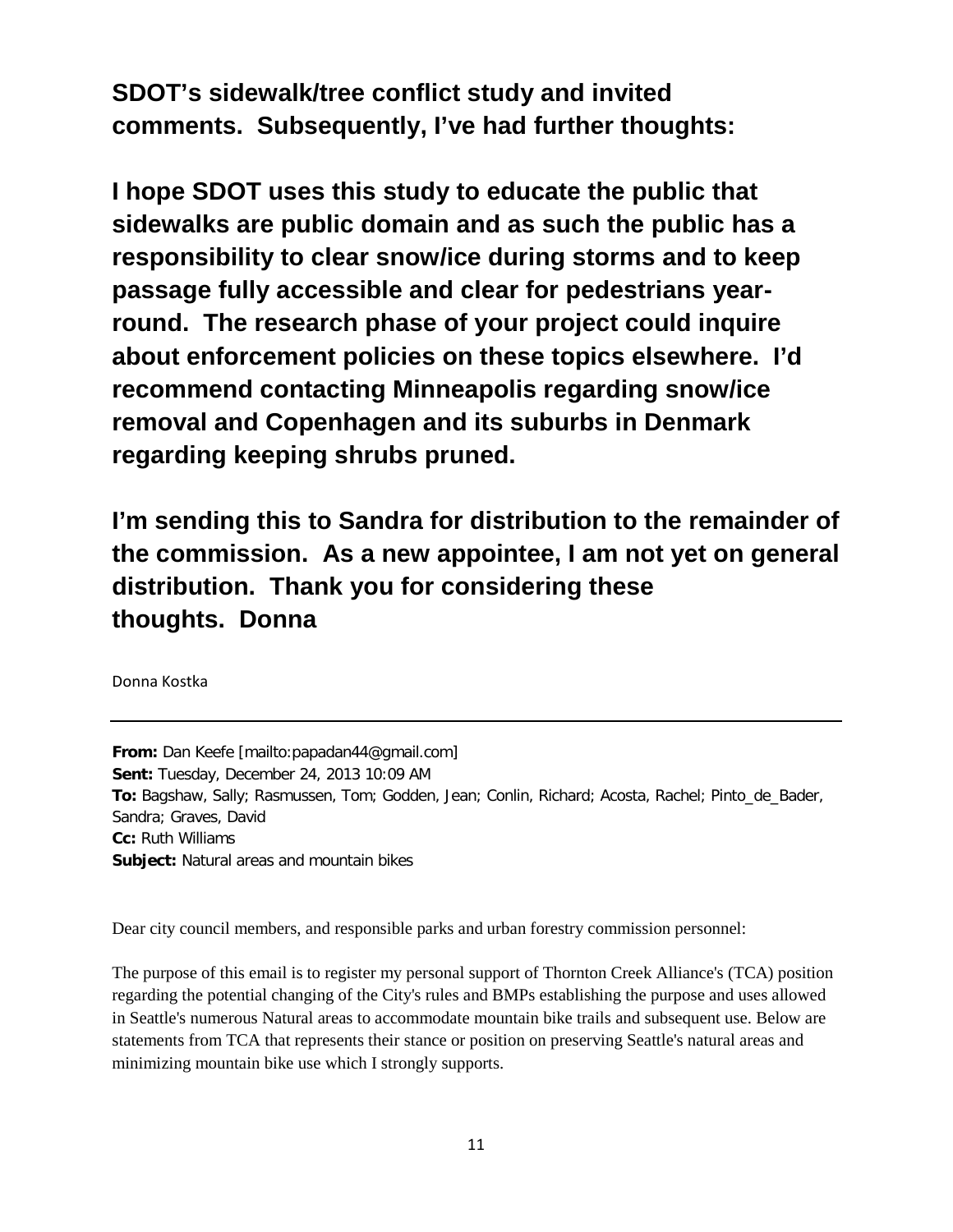"In Seattle's quest for urban density, forested land is at a premium and valued for increasing habitat and the tree canopy. Natural areas should not be degraded with additional compressed and dead soils. **Forest restoration should be the priority.** Mountain biking does not require a forest, and adding this new use to the natural areas does not make them available to a new group of users (since bicyclists are able-bodied) as the newly required ADA standard trails will do. As yet there has been NO discussion about how to have these two user groups work together."

"Last month Dr Steven Handel, director of the Center for Urban Restoration Ecology at Rutgers University, spoke here in Seattle. He was asked about this conflict. He said one of the main issues is the increase in compressed, dead soils that results when you add and widen trails. He also said that the only way to keep everybody on the trails and out of the plantings is to use fencing."

"We at Thornton Creek Alliance have asked that the code remain unchanged. If that cannot be done, we requested that at a minimum clear and specific parameters should be set, so that mountain biking will be allowed only at a couple of the largest natural areas with considerable space, limited habitat potential, and not considered Environmentally Critical Areas. Additionally, since the vast majority of the area in the Thornton Creek natural areas is listed as Environmentally Critical, we requested that these natural areas be exempt in their entirety from active uses."

It is my sincere hope that both TCA's and my concerns will be seriously considered and, as compromise may require, that the small natural areas in the Thornton Creek drainage be exempt from any deleterious rule changes and that these changes be only applicable to larger, less critical Natural areas. Additionally, I would also support bike trails to the boundaries of the Natural areas but not go into them as is supported by Seattle Neighborhood Greenways.

Sincerely, Dan Keefe, President Meadowbrook Community Council

**From:** Kristin Distelhorst [mailto:kristin.distelhorst@gmail.com]

**Sent:** Thursday, December 26, 2013 5:38 PM

**To:** Bagshaw, Sally; Acosta, Rachel; Pinto\_de\_Bader, Sandra; Graves, David; Rasmussen, Tom; Godden, Jean

**Subject:** Re: Amending existing city policy to allowed different users in open spaces and developing trail standards for mountain biking in some of Seattle's natural areas.

Dear Stewards and Supporters of Seattle Parks open spaces:

I am concerned to learn that a proposal is being considered to change the uses and substructure of some of Seattle's natural areas for mountain bike users.

Please consider the following questions as you debate this important issue:

1. The Parks Department currently defines its natural areas as being "largely undeveloped landscapes, thickly vegetated with native plant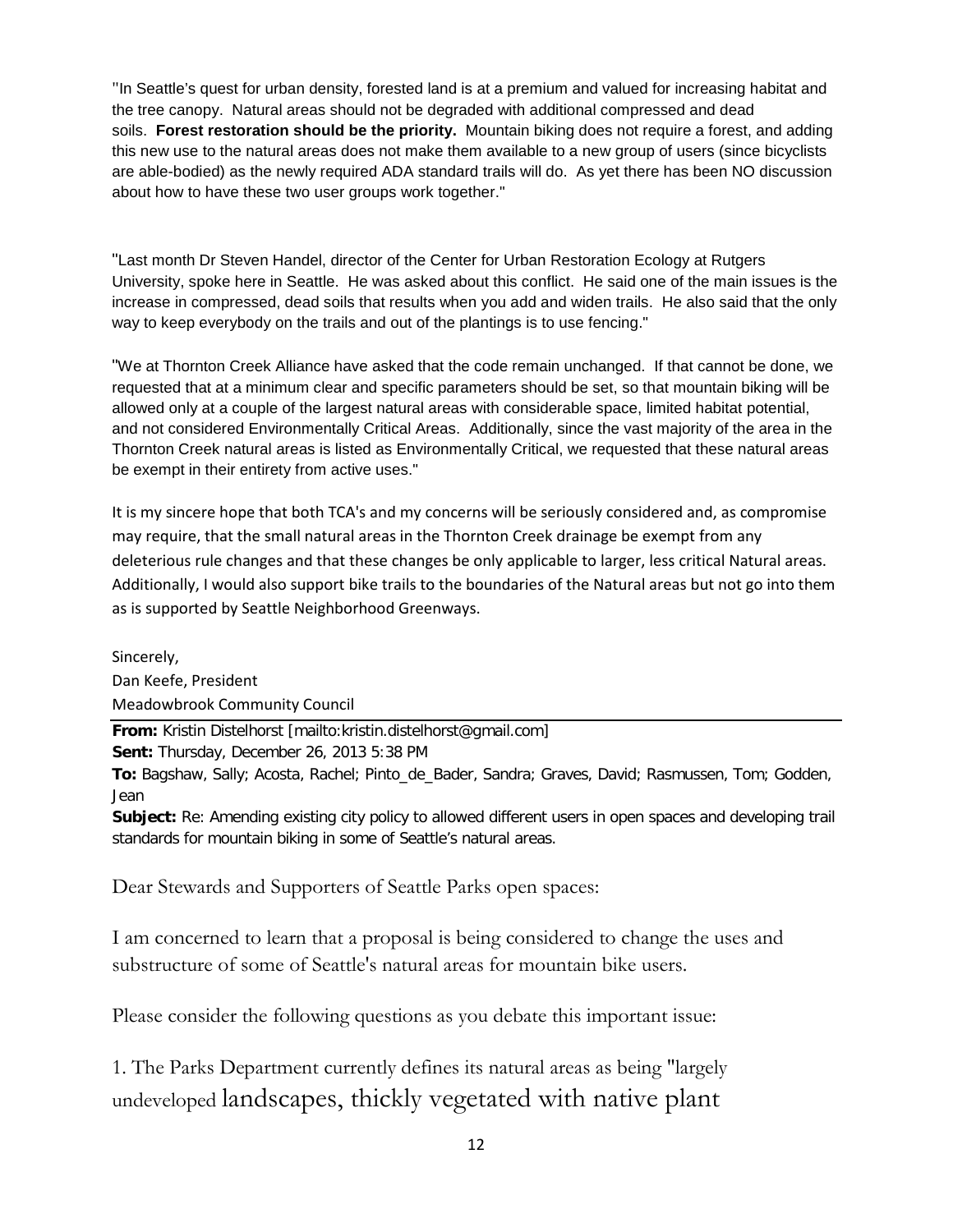communities, and used primarily for passive recreation. Natural areas are considered to have limited or minimal human disturbance and provide habitat for plants,

mammals, reptiles, birds, insects, amphibians and sometimes fish in an urban setting." (5.1 Definition of Resource)**What would motivate the Parks Department to want to change that definition?!**

# 2.**Must natural areas serve all users? Are natural areas at all appropriate for recreational uses?**

Do resources currently exist for specialized recreation for runners, bicyclists, swimmers, bmx and mountain bike riders, skateboard users, dog owners, soccer players, ultimate Frisbee players and others?

# 3. **Should the Parks Departments dedicate itself to preserving and maintaining passive quiet open space in the dense urban environment of Seattle? YES**

My weekly hiking group uses the local natural areas all winter for hiking when we cannot hike in the mountains.

4. **What increased liability would ensue with the interaction between walkers and mountain bikers?**

**Any mountain bike trail should not have to share with any other users to minimize liability.**

5. At the very least **mountain biking should be allowed only at one or two of the largest natural areas that have considerable open space, limited habitat potential, and are not considered Environmentally Critical Areas. Only those one or two areas should have a change in their codes; a change of codes should not be extended to all natural areas.**

Respectfully, Kristin Distelhorst Seattle, WA

**From:** N Rauhauser [mailto:rauhauser@hotmail.com] **Sent:** Friday, December 27, 2013 9:51 AM **To:** Bagshaw, Sally; Acosta, Rachel; Pinto\_de\_Bader, Sandra; Graves, David; Rasmussen, Tom; Godden,